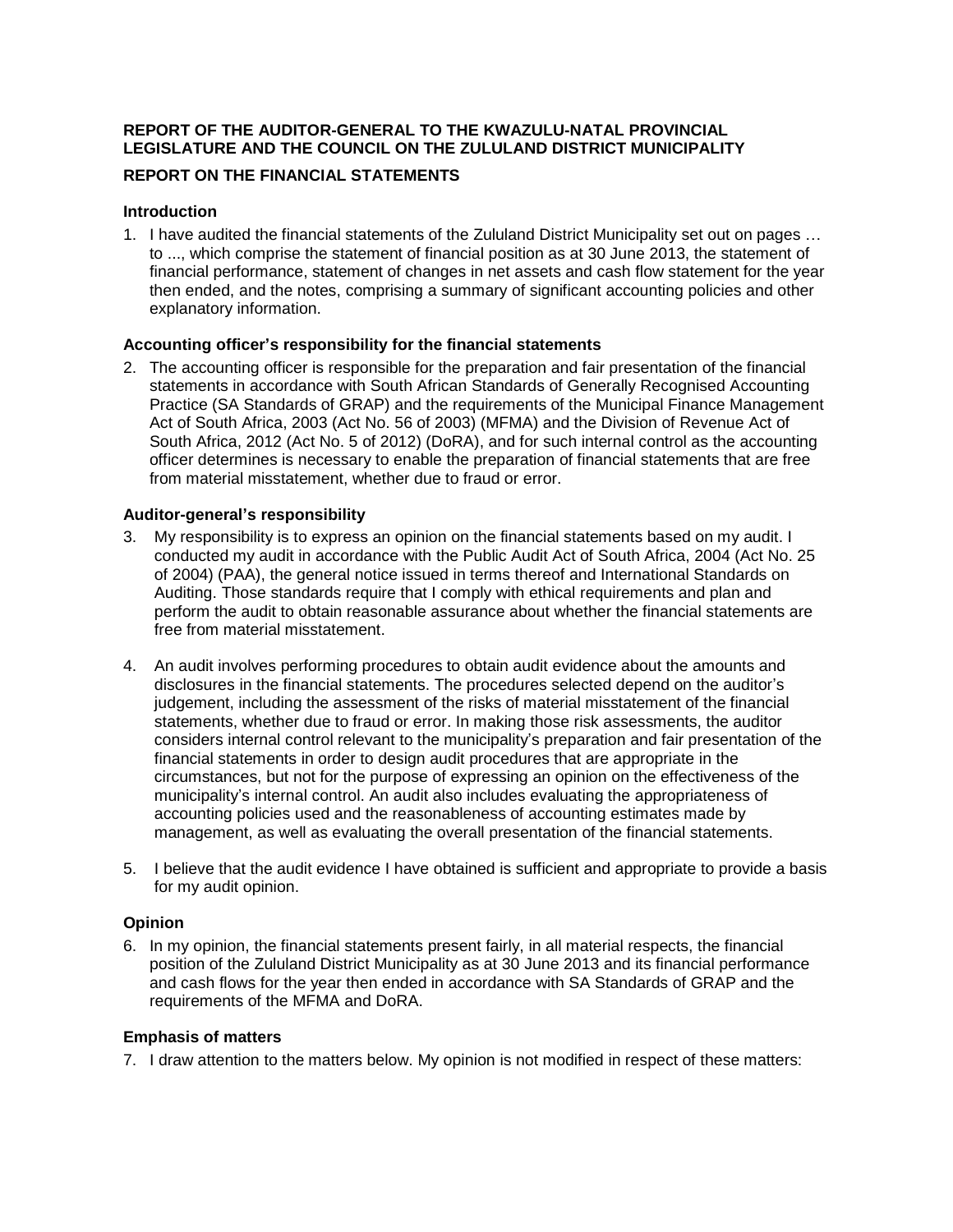#### **Irregular expenditure**

8. As disclosed in note 35.7 to the financial statements, irregular expenditure totalling R18,73 million was incurred because the municipality did not obtain three quotes and suppliers in the service of the state were doing business with the municipality.

# **Restatement of corresponding figures**

9. As disclosed in note 38 to the financial statements, the corresponding figures for 30 June 2012 have been restated as a result of an error discovered during the year ended 30 June 2013 in the financial statements of the municipality at, and for the year ended, 30 June 2012.

# **Material losses**

10. As disclosed in note 35.6 to the financial statements, the municipality incurred water losses of R9,62 million during the year under review.

# **Additional matter**

11. I draw attention to the matter below. My opinion is not modified in respect of this matter.

# **Unaudited supplementary schedules**

12. The supplementary information set out on pages ... to ... does notform part of the financial statements and is presented as additional information. I have not audited these schedules and, accordingly, I do not express an opinion thereon.

# **REPORT ON OTHER LEGAL AND REGULATORY REQUIREMENTS**

13. In accordance with the PAA and the general notice issued in terms thereof, I report the following findings relevant to performance against predetermined objectives, compliance with laws and regulations and internal control, but not for the purpose of expressing an opinion.

# **Predetermined objectives**

- 14. I performed procedures to obtain evidence about the usefulness and reliability of the information in the annual performance report as set out on pages  $\dots$  to  $\dots$  of the annual report.
- 15. The reported performance against predetermined objectives was evaluated against the overall criteria of usefulness and reliability.
- 16. The usefulness of information in the annual performance report relates to whether it is presented in accordance with the National Treasuryí<sup>s</sup> annual reporting principles and whether the reported performance is consistent with the planned development priorities or objectives. The usefulness of information further relates to whether indicators and targets are measurable (i.e. well defined, verifiable, specific, measurable and time bound) and relevant as required by The usefulness of information further relates to whether indicators and targets are measural (i.e. well defined, verifiable, specific, measurable and time bound) and relevant as required it the National Treasury's *Framewo*
- 17. The reliability of the information in respect of the selected programmes is assessed to determine whether it adequately reflects the facts (i.e. whether it is valid, accurate and complete).
- 18. There were no material findings on the annual performance report concerning the usefulness and reliability of the information.

#### **Compliance with laws and regulations**

19. I performed procedures to obtain evidence that the municipality has complied with applicable laws and regulations regarding financial matters, financial management and other related matters. My findings on material non-compliance with specific matters in key applicable laws and regulations as set out in the general notice issued in terms of the PAA are as follows: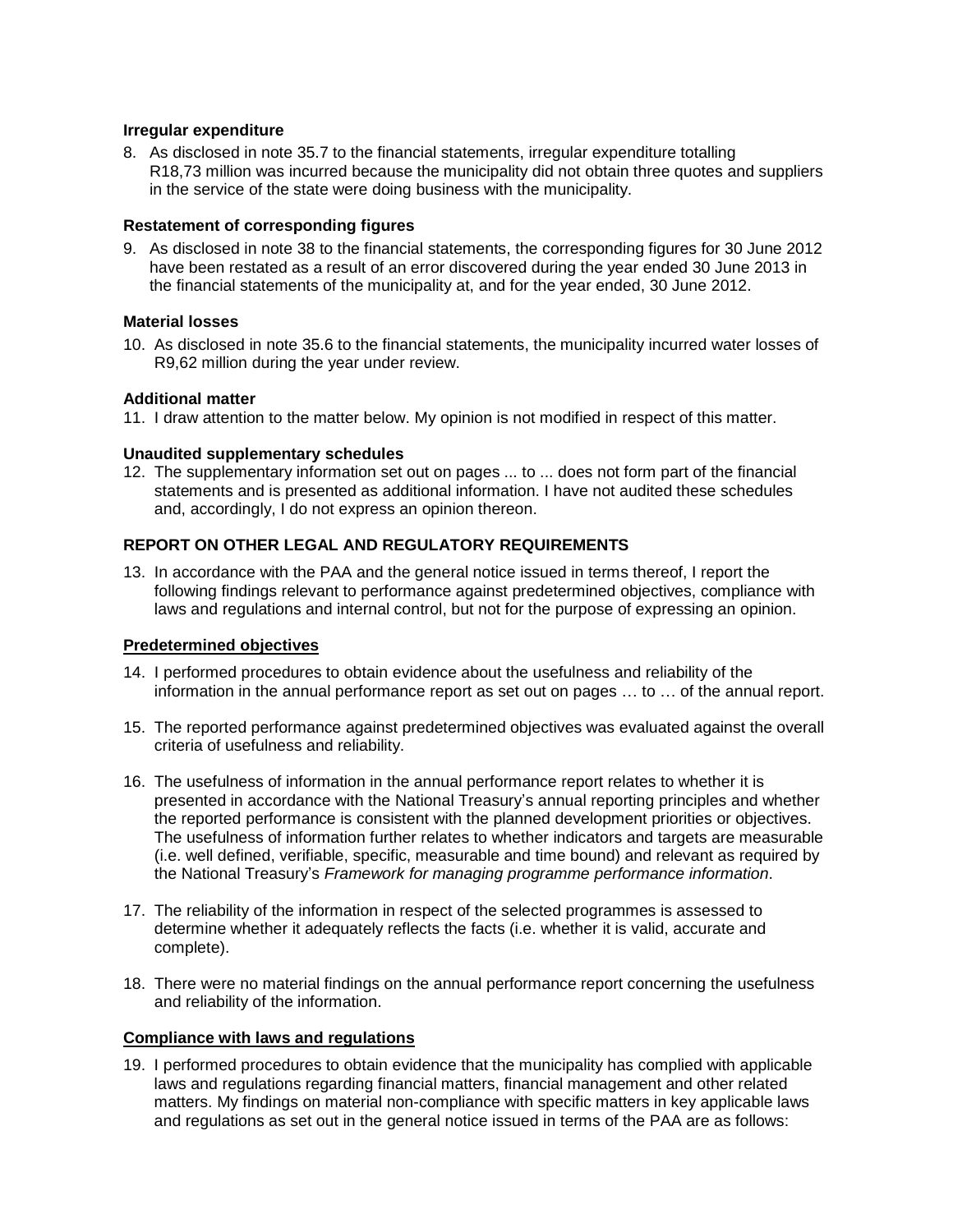# **Annual financial statements**

20. The annual financial statements were subject to material adjustments as a result of the audit. These adjustments constituted non-compliance with section 122(1)(a) of the MFMA. Material misstatements in disclosure items identified by the auditors were subsequently corrected, resulting in the financial statements receiving and unqualified audit opinion.

# **Expenditure management**

21. Reasonable steps were not taken to prevent irregular expenditure, as required by section 62(1)(d) of the MFMA.

# **Procurement and contract management**

- 22. Persons in the service of the state did not disclose that they were employed by the state and transacting with the municipality, in contravention of Municipal Supply Chain Management Regulation 44.
- 23. Goods and services with a transaction value between R10 000 and R200 000 were procured without obtaining written quotations from at least three different prospective providers, as required by Municipal Supply Chain Management Regulation 17(a) and (c).

# **Internal control**

24. I considered internal control relevant to my audit of the financial statements, annual performance report and compliance with laws and regulations. The matters reported below under the fundamentals of internal control are limited to the significant deficiencies that resulted in the findings on compliance with laws and regulations included in this report.

#### **Leadership**

25. Management did not exercise oversight responsibility over financial statement preparation and compliance with Municipal Supply Chain Management Regulations.

#### **Financial management**

- 26. Management did not implement adequate controls to ensure that the financial statements were prepared in accordance with SA Standards of GRAP and were supported by accurate and reliable evidence, as material misstatements were identified in the financial statements during the audit.
- 27. Management did not implement adequate controls over the expenditure management and procurement of goods and services to ensure that the municipality complied with the requirements of the Municipal Supply Chain Management Regulations.

Pietermaritzburg

29 November 2013



Auditing to build public confidence